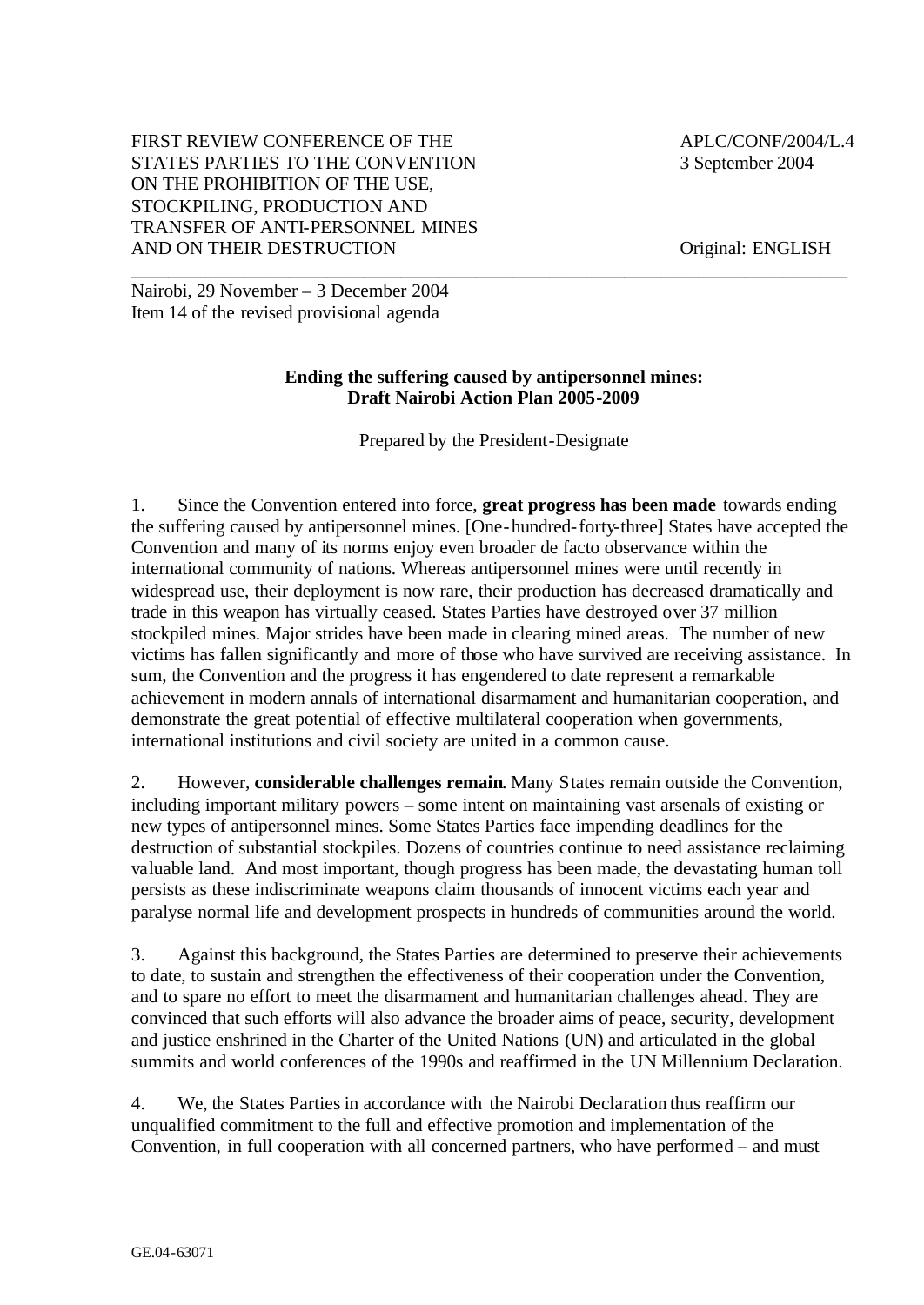continue to play – an essential part in advancing our shared humanitarian cause. Our collective efforts to that end over the next five years will include a particular focus on the priority actions and strategies set out below – intended **to achieve major progress towards ending, for all people and for all time, the suffering caused by anti-personnel mines.** 

# **I. Universalizing the Convention**

5. Committed by the Convention "to work strenuously towards the promotion of its universalization in all relevant fora," the States Parties have made this a core task of their collective endeavours these past five years. In that short time, over 70 per cent of the world's States have joined, proving their commitment and capacity to fulfil national security responsibilities without anti-personnel mines, establishing a global framework for effective mine action assistance and cooperation, and demonstrating the significant benefits of joining this common effort. But the only guarantee that the significant disarmament and humanitarian advances to date will endure, and that a world free of antipersonnel mines will be ultimately realized, will lie in the achievement of truly effective and comprehensive global ban. Consequently, **for the period 2005 to 2009, universal adherence will remain an important object of cooperation among States Parties.** To this end:

| Commitment #1: | Attach priority to effectively addressing universalization challenges<br>presented by States not parties that continue to use, produce, or possess<br>large stockpiles of anti-personnel mines, or otherwise warrant special<br>concern for humanitarian reasons, or by virtue of their military or political<br>significance or other reason.             |
|----------------|------------------------------------------------------------------------------------------------------------------------------------------------------------------------------------------------------------------------------------------------------------------------------------------------------------------------------------------------------------|
| Commitment #2: | Accord particular attention to promoting adherence in regions where<br>the level of acceptance of the Convention remains low, strengthening<br>universalization efforts in the Middle East and Asia, and amongst the<br>members of the Commonwealth of Independent States, with States Parties<br>within these regions playing a key role in such efforts. |
| Commitment #3: | Persistently encourage those nine signatories of the Convention that<br>have not yet ratified it to do so as soon as possible.                                                                                                                                                                                                                             |
| Commitment #4: | Seize every appropriate opportunity to promote adherence to the<br><b>Convention</b> in bilateral contacts, military-to-military dialogue, national<br>parliaments, and the media.                                                                                                                                                                         |
| Commitment #5: | Actively promote adherence in all relevant multilateral fora, including<br>the UN General Assembly, assemblies of regional organizations and<br>relevant disarmament bodies.                                                                                                                                                                               |
| Commitment #6: | Continue promoting universal observance of the Convention's norms,<br>by condemning, and taking appropriate steps to discourage, the use,<br>production and trade of anti-personnel mines by armed non-state actors.                                                                                                                                       |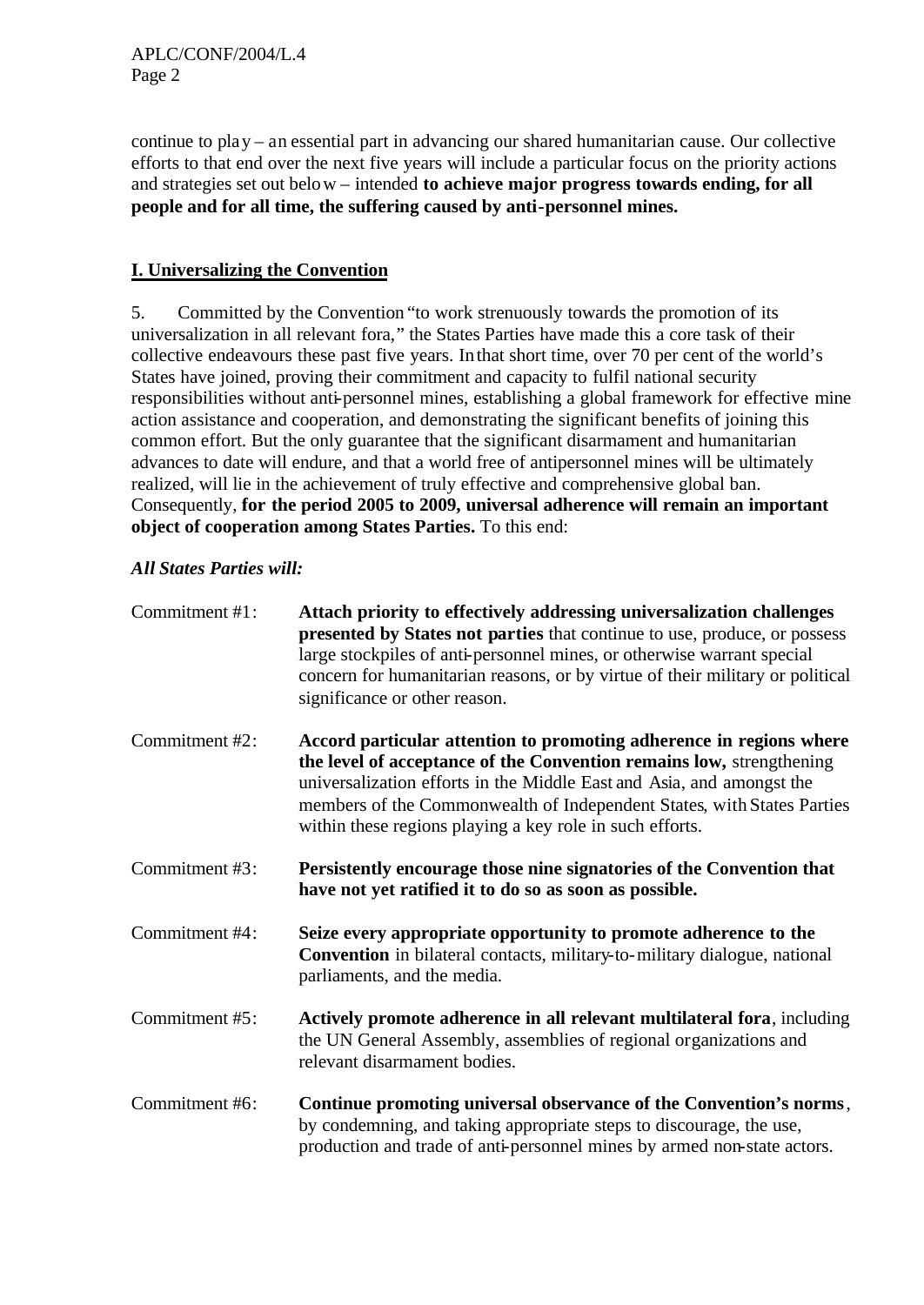Commitment #7: **Continue to urge and support involvement and active cooperation in these efforts by all relevant partners** including the United Nations and the UN Secretary General, other international institutions and regional organizations, the International Committee of the Red Cross (ICRC), the International Campaign to Ban Landmines (ICBL) and other nongovernmental organizations, parliamentarians and interested citizens.

## **II. Destroying Stockpiled Antipersonnel Mines**

6. The Convention requires all States Parties to destroy stockpiled antipersonnel mines as soon as possible, but not later than four years after assuming their Convention obligations. With more than [37] million mines destroyed and the destruction process completed for all whose deadline has passed, the Convention's record of compliance to date has been impressive. **The States Parties are resolved to sustain such progress in meeting the Convention's humanitarian aims and disarmament goal during the 2005-2009 period, ensuring the expeditious and timely destruction of all stockpiled antipersonnel mines under their or jurisdiction or control.** To this end:

*The [19] State Parties yet to complete their destruction programmes will:*

| Commitment #8:  | <b>Establish the number and locations</b> of stockpiled anti-personnel mines,<br>and report this information as required by Article 7.                                                                                                                             |
|-----------------|--------------------------------------------------------------------------------------------------------------------------------------------------------------------------------------------------------------------------------------------------------------------|
| Commitment #9:  | <b>Establish appropriate national and local capacities to meet their Article</b><br>4 obligations.                                                                                                                                                                 |
| Commitment #10: | <b>Strive to complete their destruction programmes well in advance of</b><br>their four-year deadlines.                                                                                                                                                            |
| Commitment #11: | Clearly outline their problems, plans and priorities for assistance in a<br>timely manner and disclose their own contributions to their programmes in<br>situations where financial, technical or other assistance is required to meet<br>destruction obligations. |

#### *States Parties in a position to do so will:*

Commitment #12: **Promptly assist those with clearly demonstrated needs** for external support, and examine the full range of sources available to support stockpile destruction, including, where appropriate, through development assistance and cooperation programmes.

## *All States Parties will:*

Commitment #13: **In rare instances when previously unknown stockpiles are discovered**  after destruction deadlines have passed, report such discoveries immediately and destroy these mines as a matter of urgent priority.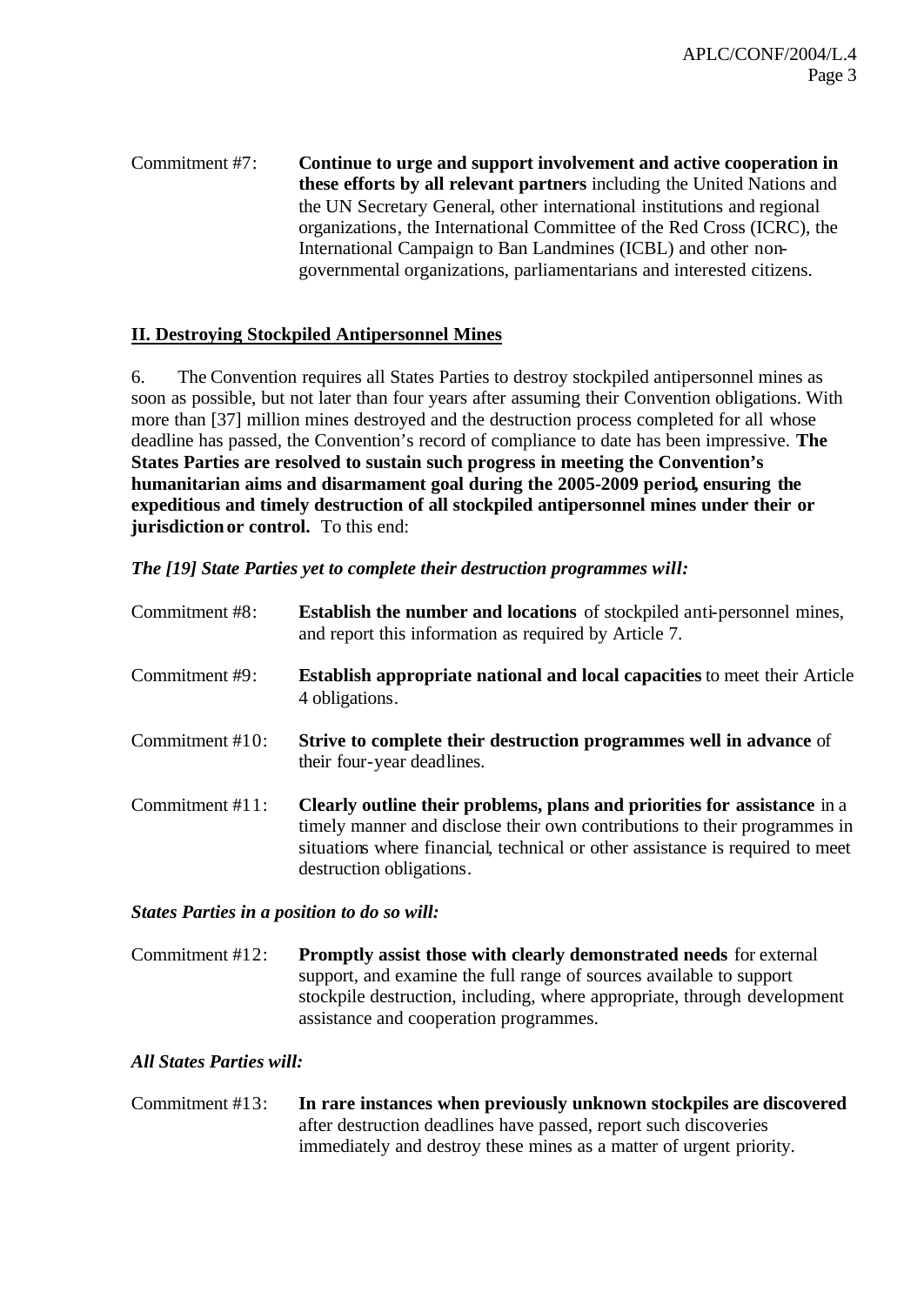APLC/CONF/2004/L.4 Page 4

Commitment #14: **Enhance or develop effective regional responses** to meet requirements for technical, material and financial assistance for stockpile and invite the cooperation of relevant regional and technical organizations in this regard.

Commitment #15: **Support the investigation and further development of technical solutions to overcome the particular challenges associated with destroying PFM mines.**

## **III. Clearing Mined Areas**

7. The Convention requires each State Party to ensure the destruction of all antipersonnel mines in mined areas under its jurisdiction or control as soon as possible but not later than 10 years after assuming Convention obligations. At the midpoint between the Convention's entry into force and the first deadlines, it is evident that success in this area represents the most significant challenge to be addressed in the coming five years. The speed and manner with it is pursued will have crucial implications for the safety and well-being of affected citizens and communities. **The** *States Parties* **are thus committed to an intensive, accelerated effort to ensure the most effective and most expeditious possible fulfilment of Article 5 obligations – and – to fulfil their obligations to reduce risk to populations – in the period 2005-2009.** In particular:

*The 49 States Parties that have reported mined areas under their jurisdiction or control, where they have not yet done so, will:*

| Commitment #16: | <b>Urgently identify all areas</b> under their jurisdiction or control in which<br>antipersonnel mines are known or are suspected to be emplaced.                                                                                                                                                                                                                                                                                                                                    |
|-----------------|--------------------------------------------------------------------------------------------------------------------------------------------------------------------------------------------------------------------------------------------------------------------------------------------------------------------------------------------------------------------------------------------------------------------------------------------------------------------------------------|
| Commitment #17: | Urgently develop and implement national plans to fulfil their<br>obligations, consulting as appropriate with affected communities, and<br>seeking to eliminate high and medium impact areas as a matter of<br>particular priority and to complete clearance obligations well in advance<br>of the ten-year deadline.                                                                                                                                                                 |
| Commitment #18: | Reduce risks to populations and the number of new mine victims,<br>including by increasing efforts to perimeter-mark, monitor and protect<br>mined areas awaiting clearance in order to ensure the effective exclusion<br>of civilians, as required by Article 5, paragraph 2.                                                                                                                                                                                                       |
| Commitment #19: | Increase, enhance and implement mine risk education programmes to<br>save lives, promote mutual understanding, reconciliation and<br>reconciliation, and improve mine action planning, integrating such<br>programmes into education systems and broader relief and development<br>activities, taking into consideration age, gender, social, economic, political<br>and geographical factors, and ensuring consistency with relevant<br><b>International Mine Action Standards.</b> |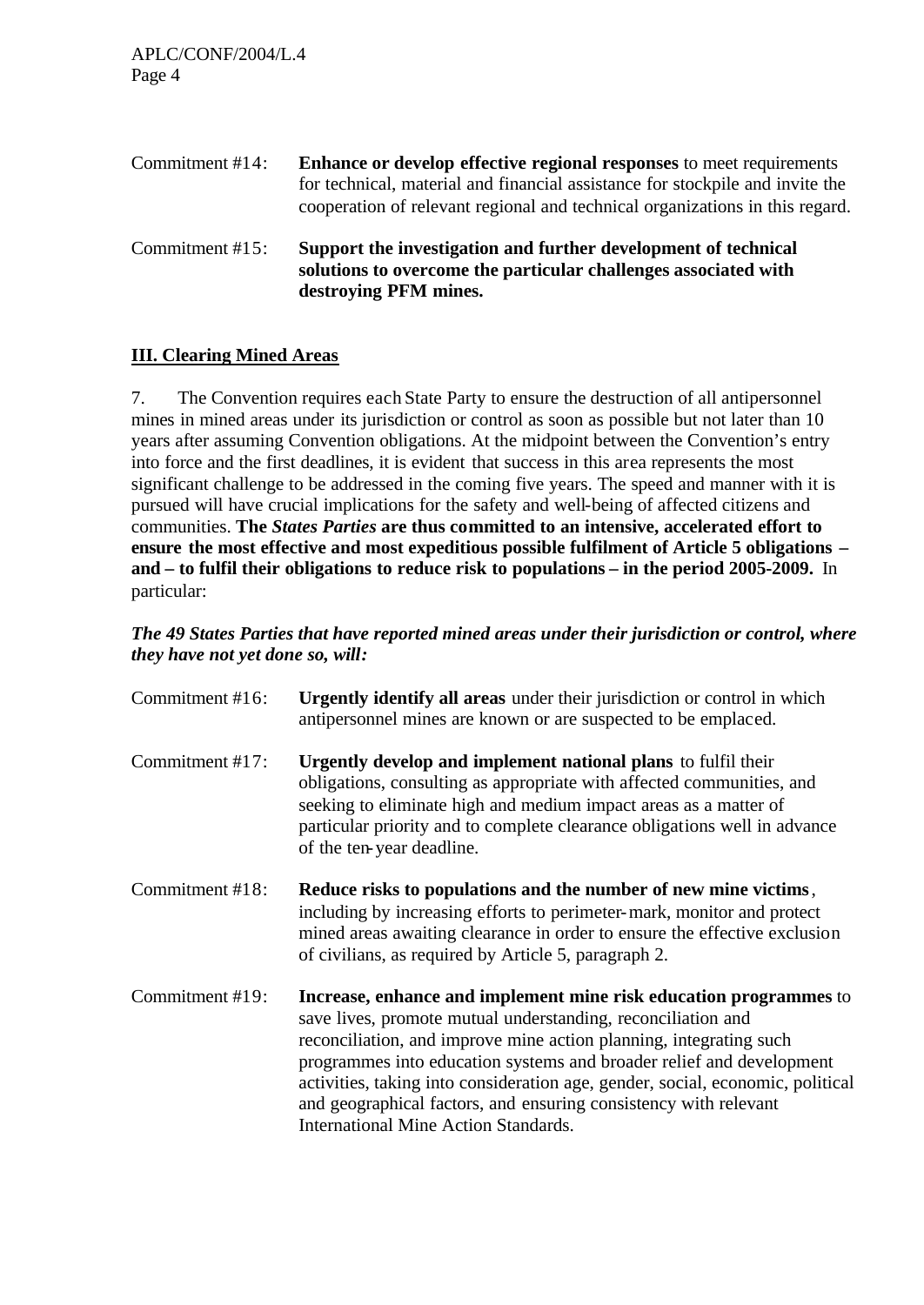Commitment #20: **Make their problems, plans and priorities for assistance known** to other States Parties, the UN, regional organizations, the ICRC and specialized non-governmental and other organizations, clarifying their own contributions to meet these challenges.

#### *States Parties in a position to do so will:*

Commitment #21: **Act upon their obligation to provide support**, responding to priorities for assistance articulated by mine-affected States Parties.

- Commitment #22: **Increase the effectiveness and efficiency of their efforts in all of the above-mentioned areas,** involving all relevant actors in mine action coordination, ensuring that coordination exists at the local level and involves mine clearance operators and affected communities, making the best possible use of information management tools, such as the Information Management System for Mine Action, and using the International Mine Action Standards as a frame of reference to establish national standards and standard operating procedures.
- Commitment #23: **Strengthen efforts to enable mine -affected States Parties to participate in the fullest possible exchange of equipment, material and scientific and technological information concerning the implementation of the Convention** and to further close the gap between end users of technology and those developing it.
- Commitment #24: **Share information on and advance mine action technologies and best practices**, continuing to enhance mine detection and mine clearance technologies; and, while work proceeds on developing new technologies, **seek to ensure an adequate supply of existing technologies**, particularly mechanical clearance assets and biosensors, including mine detection dogs.
- Commitment #25: **Strive to ensure that few, if any, States Parties will feel compelled to request an extension** in accordance with Article 5, paragraphs 3-6 of the Convention, recognising that clearing antipersonnel mines as soon as possible is vital to achieving the ultimate promise of the Convention and recalling that a possible extension of the deadline set out in Article 5 will only be made if the State Party concerned reports on all its completed activities and provides a detailed and prioritized work plan for full completion of its mine clearance, with a clearly defined and urgent timeframe.
- Commitment #26: **Monitor progress in the achievement of mine clearance goals and the identification of assistance needs,** continuing to use the Intersessional Work Programme and regional meetings as fora for mine-affected States Parties to present their problems, plans, progress and priorities for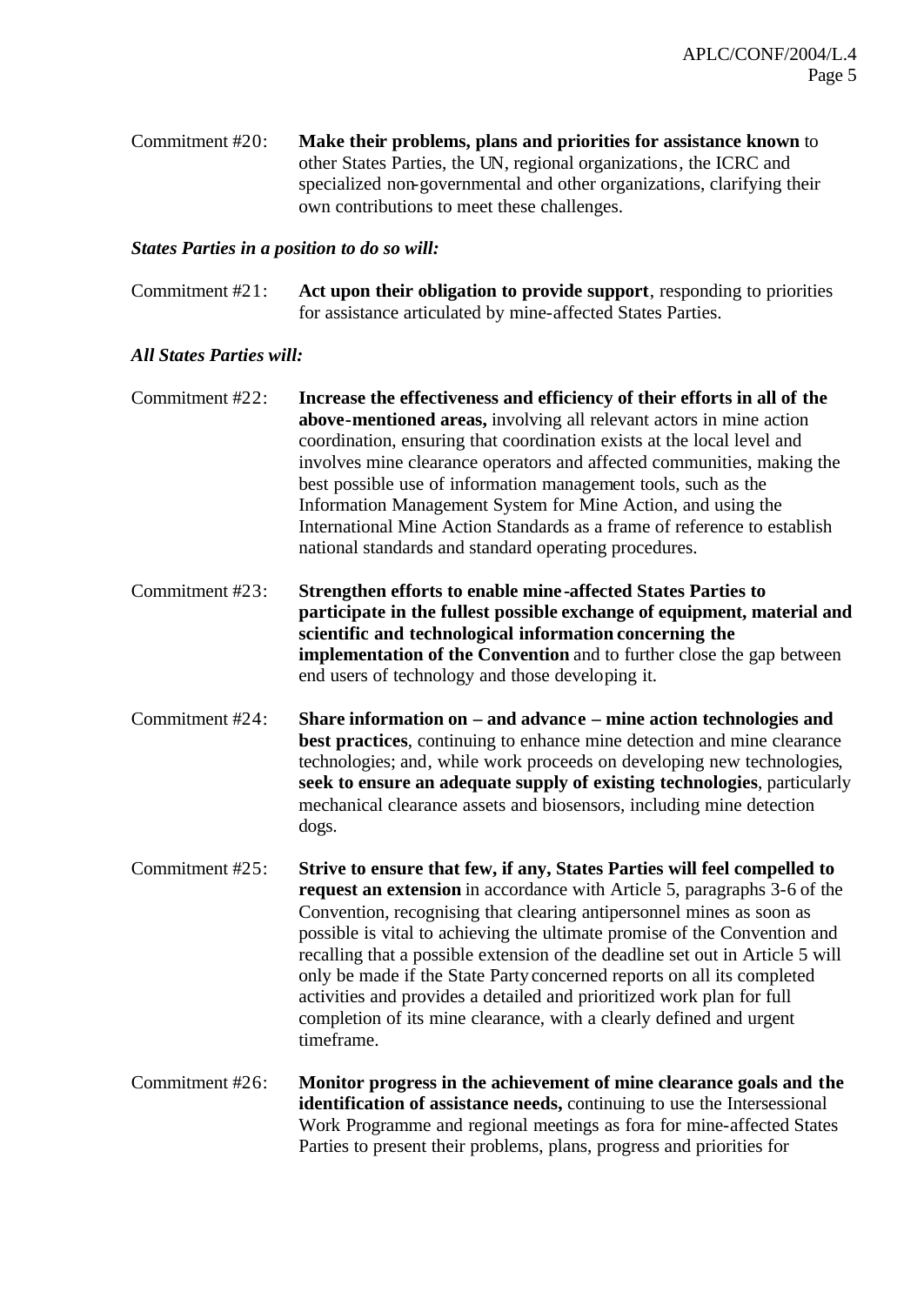assistance, and Article 7 reporting to communicate progress in identifying mined areas, the types and quantities of anti-personnel mines in each mined areas and that have been cleared, the status of demining plans and programmes, and the measures taken to provide immediate and effective warning to the population regarding all mined areas.

## **IV. Assisting the Victims**

8. The Convention's provisions on assistance for the care, rehabilitation and reintegration of mine victims constitute a vital promise for hundreds of thousands of landmine victims around the world, as well as for their families and communities. Keeping this promise is a crucial responsibility of all States Parties, though first and foremost it is a responsibility of those whose citizens suffer the tragedy of mine accidents. This is especially the case for those 22 States Parties where there are vast numbers of victims. These States Parties have the greatest responsibility to act, but also the greatest needs and expectations for assistance. The Convention obliges all States Parties in a position to do to respond. Recognizing the solemn trust they owe to mine victims throughout the world, and emphasizing the crucial role to be played by international and regional organizations, international financial institutions, non-governmental and other organizations, **the States Parties will actively support care, rehabilitation and reintegration needs of landmine victims during the period 2005-2009**. In particular:

*States Parties, particularly those with the greatest numbers of landmine victims, will:* 

- Commitment #27: **Establish and enhance health-care services needed to respond to immediate and ongoing medical needs of landmine victims**, increasing the number of healthcare workers and other service providers in mineaffected areas trained for emergency response to landmine and other traumatic injuries, ensuring an adequate number of trained trauma surgeons and nurses to meet the need, improving heath-care infrastructure and ensuring that facilities have the equipment, supplies and medicines necessary to meet basic standards.
- Commitment #28: **Increase national physical rehabilitation capacity** to ensure effective provision of rehabilitation and prosthetic services that are preconditions to full recovery and reintegration of landmine victims: developing and pursuing the goals of a multi-sector rehabilitation plan; providing access to services in mine-affected communities; increasing the number of trained rehabilitation specialists most needed by landmine victims; engaging all relevant actors to ensure effective coordination in advancing the quality of care and increasing the numbers of individuals assisted; and, further encouraging specialized organizations to develop guidelines for the implementation of prosthetics and orthopaedic programmes.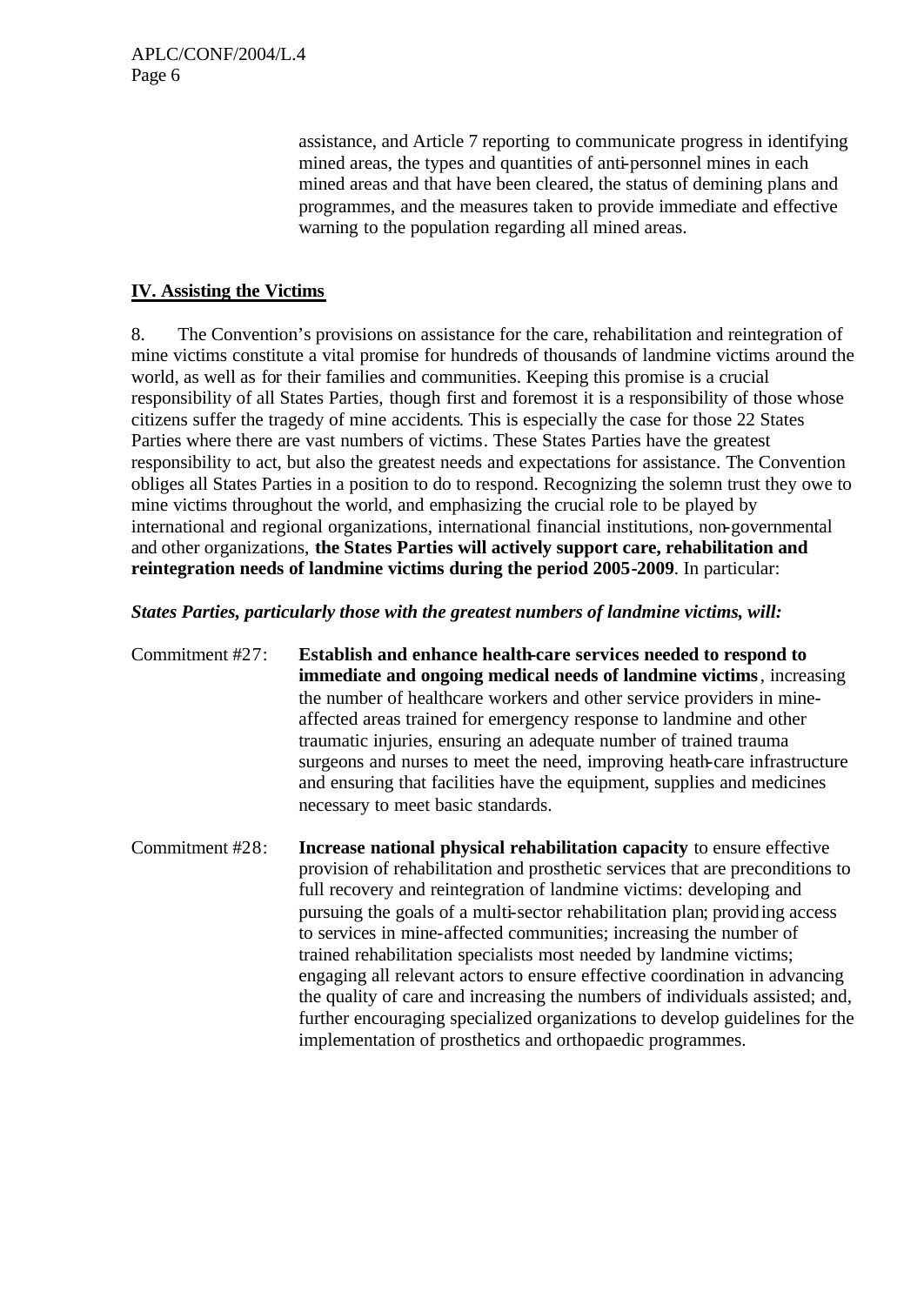- Commitment #29: **Increase capacities to meet the psychological reintegration and social support needs of landmine victims,** articulating best practices and achieving standards of treatment and support on a par with those for physical rehabilitation, and engaging all relevant actors – including mine victims and their families and communities.
- Commitment #30: **Actively support the economic reintegration of landmine victims**, developing sustainable economic activities in mine-affected areas to benefit mine victims, their families and communities, integrating such efforts in the broader context of economic development, and striving to ensure significant increases of economically reintegrated landmine victims.
- Commitment #31: **Ensure that national legal and policy frameworks effectively address the needs of landmine victims**, establishing as soon as possible, legislation and policies needed to address the needs and rights of mine victims, and assuring effective rehabilitation and socio-economic reintegration services for all persons with disabilities.
- Commitment #32: **Develop or enhance national mine victim data collection capacities** to ensure better understanding of the breadth of the victim assistance challenge they face and progress in overcoming it, seeking as soon as possible to integrate such capacities into existing health information systems and ensuring full access to information to support the needs of programme planners and resource mobilization.
- Commitment #33: **Ensure in all victim assistance efforts that due regard is given to age and gender considerations and to landmine victims who are subject to multiple forms of discrimination.**

## *States Parties in a position to do so to will:*

Commitment #34: **Act upon their obligation to provide support**, responding to priorities for assistance articulated by those in need, paying particular attention to the specific needs and circumstances of the countries concerned.

### *All States Parties, working together in the framework of the Convention's Intersessional Work Programme, relevant regional meetings and national contexts will:*

Commitment #35: **Monitor and promote progress in the achievement of victim assistance**  goals in the 2005-2009 period, affording concerned States Parties the opportunity to present their problems, plans, progress and priorities for assistance and encouraging States Parties in a position to do so to report through existing data collection systems on how they are responding to such needs.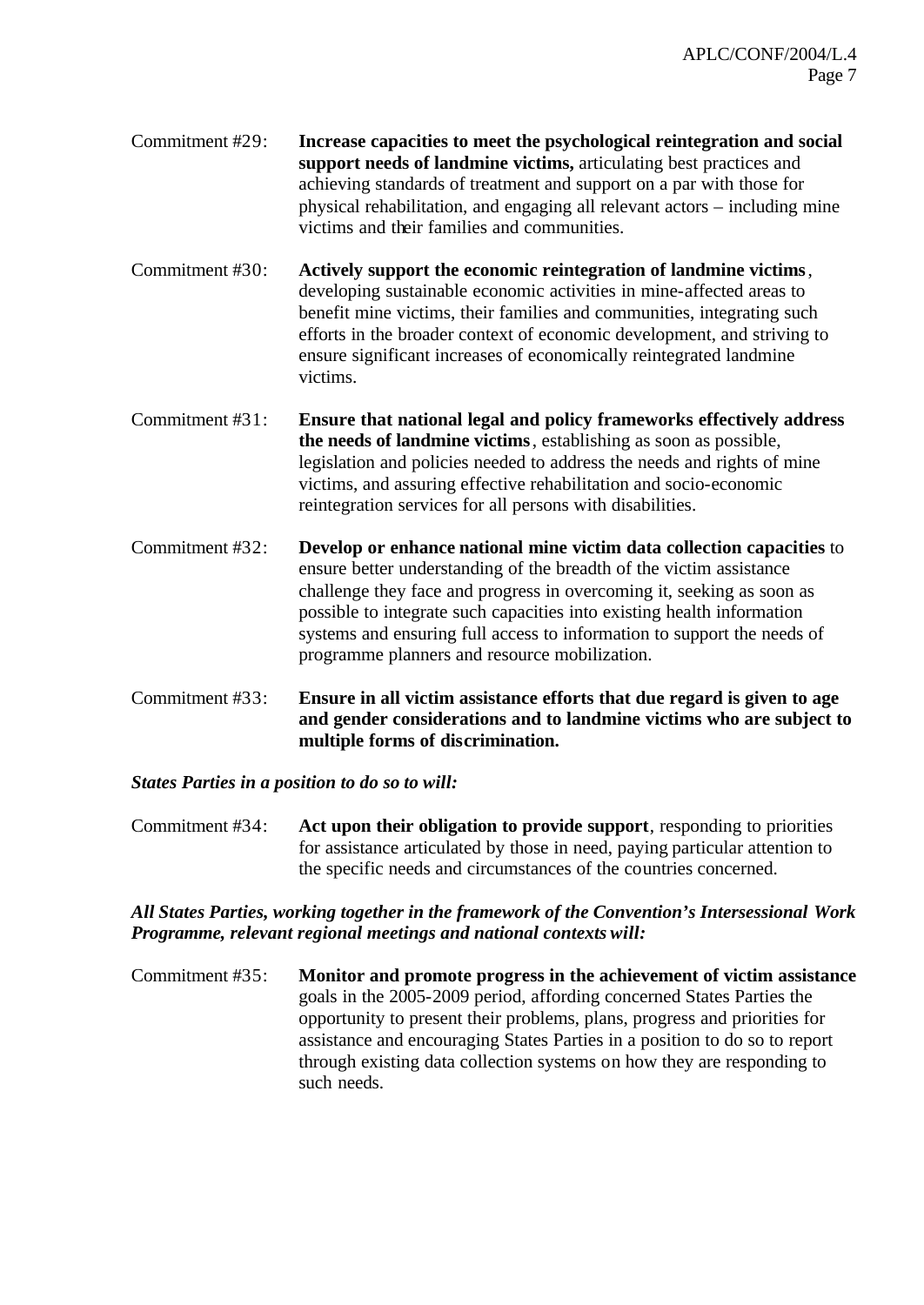Commitment #36: **Ensure effective integration of landmine victims** in the work of the Convention, inter alia by encouraging States and organizations to include victims on their delegations, and ensuring effective participation in all relevant deliberations by actors with primary responsibility for implementing victim assistance obligations.

## **V. Other matters essential for achieving the Convention's aims**

## **A. Cooperation and Assistance**

9. While individual States Parties are responsible for implementing Convention obligations in areas within their jurisdiction or control, the Convention's cooperation and assistance provisions afford the essential framework within those responsibilities can be fulfilled and shared goals of the Convention can be advanced. In this context between 1997 and 2004, more than [US\$2.2 billion] was generated for activities consistent with the Convention's aims. **The States Parties recognize that fulfilling their obligations during the period 2005-2009 and effectively pursuing the actions and strategies set out herein will require substantial political, financial and material commitments.** To this end:

*The States Parties that have reported mined areas under their jurisdiction or control and those with the greatest numbers of landmine victims will:*

| Commitment #37: | Ensure that, where relevant, clearing mined areas and assisting<br>victims are identified as priorities in national, sub-national and sector<br>development plans and programmes, Poverty Reduction Strategy<br>Papers (PRSPs), UN Development Assistance Frameworks, and other<br>appropriate mechanisms, thus reinforcing national commitment and<br>increasing ownership in fulfilling Convention obligations. |
|-----------------|-------------------------------------------------------------------------------------------------------------------------------------------------------------------------------------------------------------------------------------------------------------------------------------------------------------------------------------------------------------------------------------------------------------------|
| Commitment #38: | Clarify roles for the United Nations and other humanitarian and<br>development actors in the implementation of their national plans and<br>the establishment of priorities, ensuring all activities undertaken on their<br>territory are consistent with national priorities.                                                                                                                                     |
| Commitment #39: | Call on relevant actors for cooperation to improve national and<br>international policies and development strategies, enhance effectiveness in<br>mine action, reduce the need for expensive expatriate personnel and<br>ensure assistance in mine action is based on adequate surveys, needs<br>analysis and cost effective approaches.                                                                          |
| Commitment #40: | Promote technical cooperation, information exchange and other<br>assistance among themselves to take advantage of the rich resource of<br>knowledge and expertise acquired in the course of fulfilling their<br>obligations.                                                                                                                                                                                      |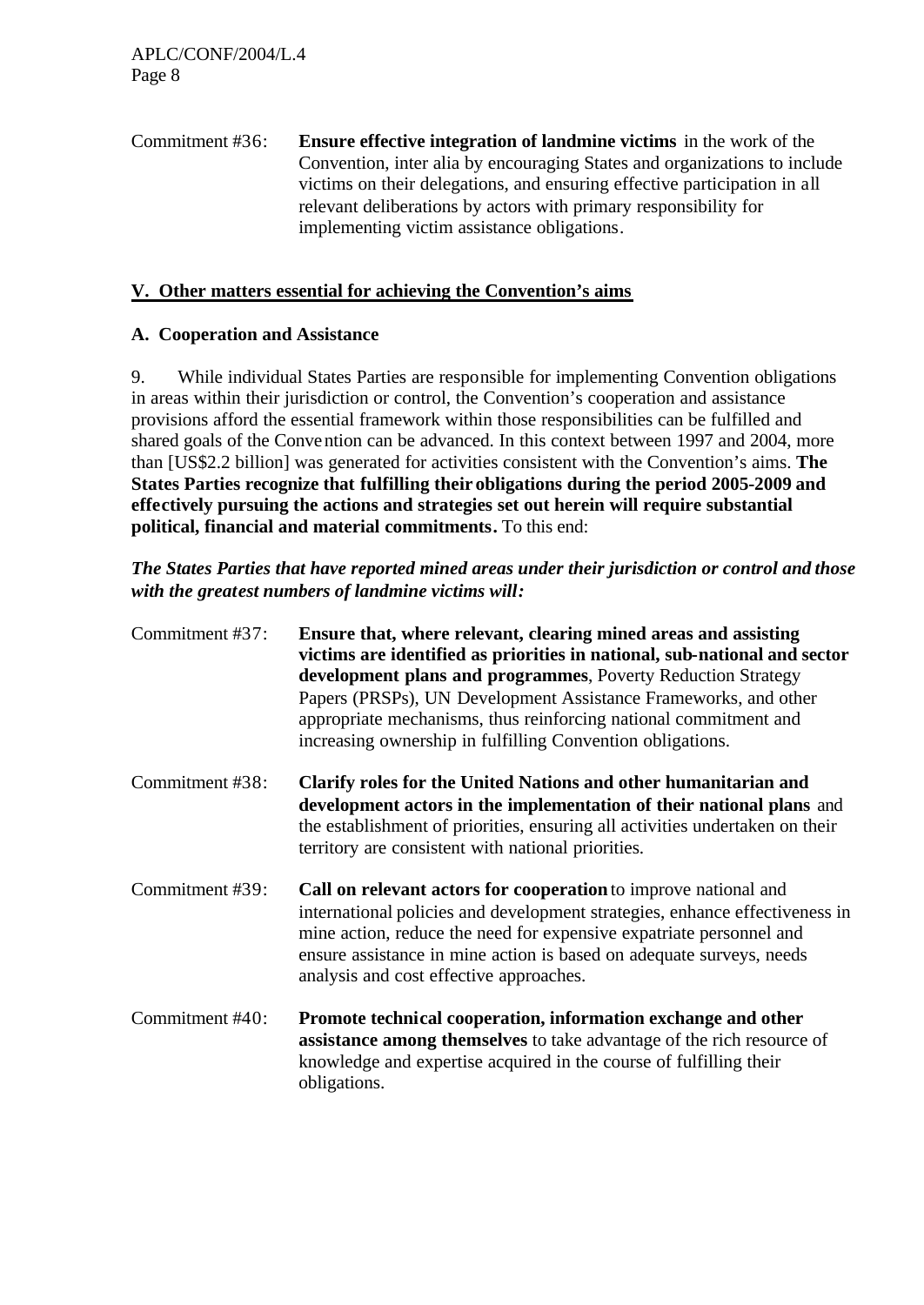#### *States Parties in a position to do so will:*

- Commitment #41: **Fulfil their responsibility to provide assistance** to those requiring it, responding to calls for support from those States Parties in need, with a particular view to the first mine clearance deadlines occurring in 2009.
- Commitment #42: **Ensure the sustainability of their commitments** through means such as integrating mine action into broader humanitarian and / or development assistance programmes as appropriate and providing multi-year funding to facilitate long-term planning of mine action and victim assistance programmes, and, in doing so pay particular attention to the specific needs and circumstances of the least developed States Parties.
- Commitment #43: **Continue to support, as appropriate, mine action to assist affected populations in areas under the control of armed non-state actors**, particularly in areas under the control of actors who have agreed to abide by the Convention's norms.

- Commitment #44: **Encourage the international development community including national development cooperation agencies where possible and as appropriate – to play a significantly expanded role in mine action**, recognising that mine action for many States Parties is fundamental to the advancement of the UN Millennium Development Goals.
- Commitment #45: **Urge the UN and other international or regional organizations, and the World Bank and the regional financial institutions and development banks to do their utmost to support States Parties requiring assistance in the fulfilment of their Convention obligations**, and, in this regard, call for: the integration of mine action into the United Nations Consolidated Appeals Process; relevant actors to make States Parties aware of opportunities for development loans and grants; and, increased support of Convention objectives through States Parties' participation in decision-making bodies of all relevant organizations.
- Commitment #46: **Develop or strengthen regional commitments** to implement the Convention and to effectively use and share resources, technology and expertise, engage the cooperation of regional organizations, and promote synergies between different regions.
- Commitment #47: **Pursue efforts to identify new and non-traditional sources of support**, be they technical, material or financial, for activities to implement the Convention.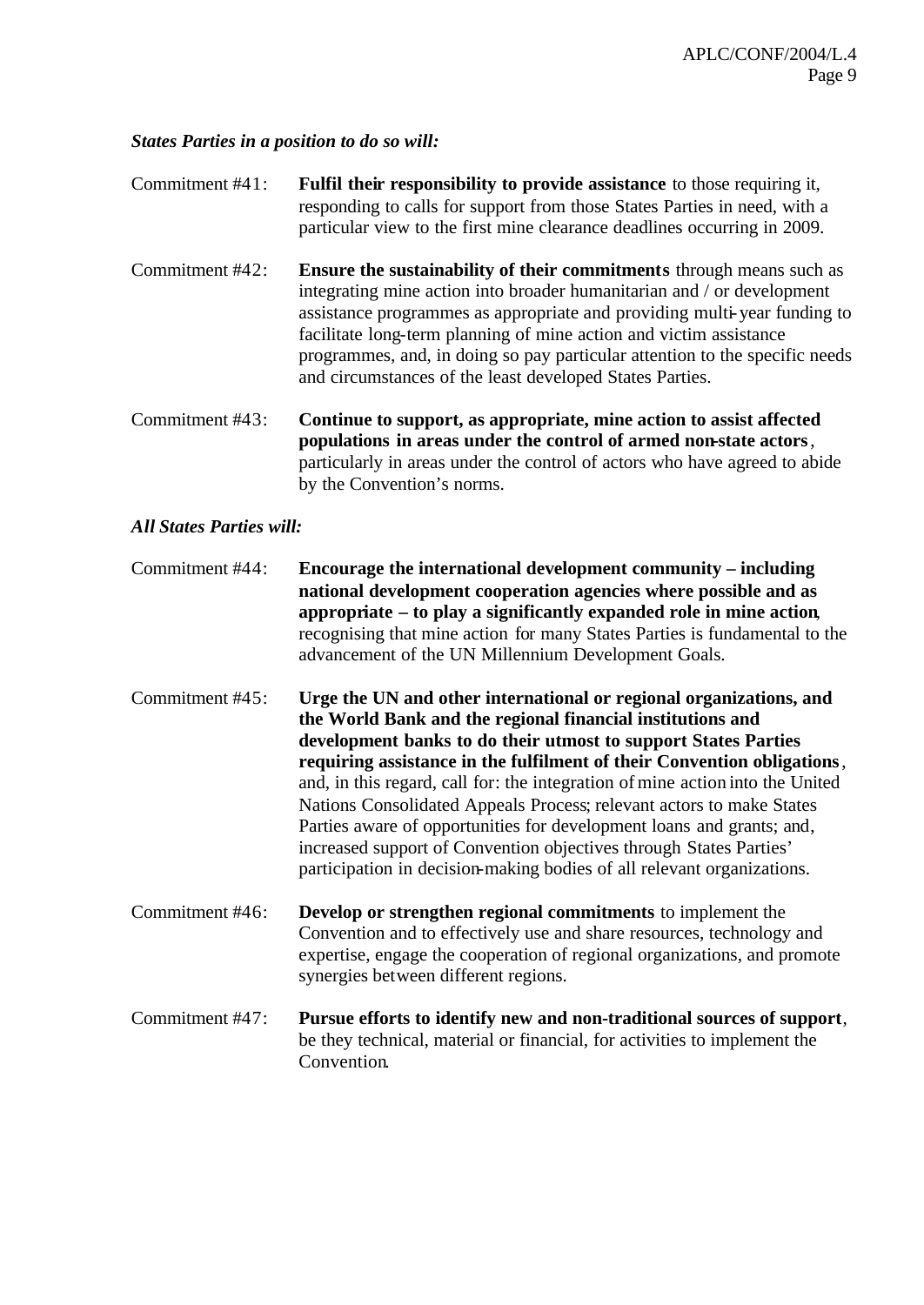# **B. Transparency and Exchange of Information**

10. Transparency and the open exchange of information have been essential pillars on which the Convention's practices, procedures and tradition of partnership have been built, through both formal means (e.g., Article 7 reporting and Meetings of the States Parties) and informal means (e.g., the Intersessional Work Programme and voluntary regional events). These qualities and arrangements have in turn constituted an essential part of the foundation on which the Convention's significant disarmament and humanitarian gains have been achieved. **The States Parties recognize that transparency and effective information exchange will be equally crucial to fulfilling their obligations during the period 2005-2009 and to effectively pursuing the actions and strategies set out herein.** To this end:

| Commitment #48: | Urge the [eight] States Parties which have not yet done so to fulfil<br>their obligation to provide initial transparency reports under Article 7<br>without further delay, requesting that the Secretary-General of the United<br>Nations, as the recipient of these reports, call upon these States Parties to<br>provide their reports.                                                      |
|-----------------|------------------------------------------------------------------------------------------------------------------------------------------------------------------------------------------------------------------------------------------------------------------------------------------------------------------------------------------------------------------------------------------------|
| Commitment #49: | Fulfil their obligations to annually update Article 7 transparency<br>reports and maximise reporting as a tool to assist in implementation,<br>particularly in cases where States Parties must still destroy stockpiled<br>mines, clear mined areas, assist landmine victims or take legal or other<br>measures referred to in Article 9.                                                      |
| Commitment #50: | Take full advantage of the flexibility of the reporting process to<br>provide supplementary information on matters not specifically required<br>by Article 7 but which may assist in the implementation process and in<br>resource mobilization, particularly including information on mine victim<br>assistance efforts and needs.                                                            |
| Commitment #51: | In situations where States Parties have retained mines in accordance with<br>the exceptions in Article 3, provide information on a voluntary basis on<br>the plans requiring the retention of mines for the development of and<br>training in mine detection, mine clearance, or mine destruction<br>techniques and report on the actual use of retained mines and the results<br>of such use. |
| Commitment #52: | Continue to exchange views and share their experiences on the<br>practical implementation of the various provisions of the Convention,<br>including Articles 1, 2 and 3, to promote effective and consistent<br>application of these provisions.                                                                                                                                               |
| Commitment #53: | Continue to encourage the invaluable participation in the work of the<br>Convention by the ICBL, the ICRC, the United Nations, the GICHD, and<br>regional and other organizations.                                                                                                                                                                                                             |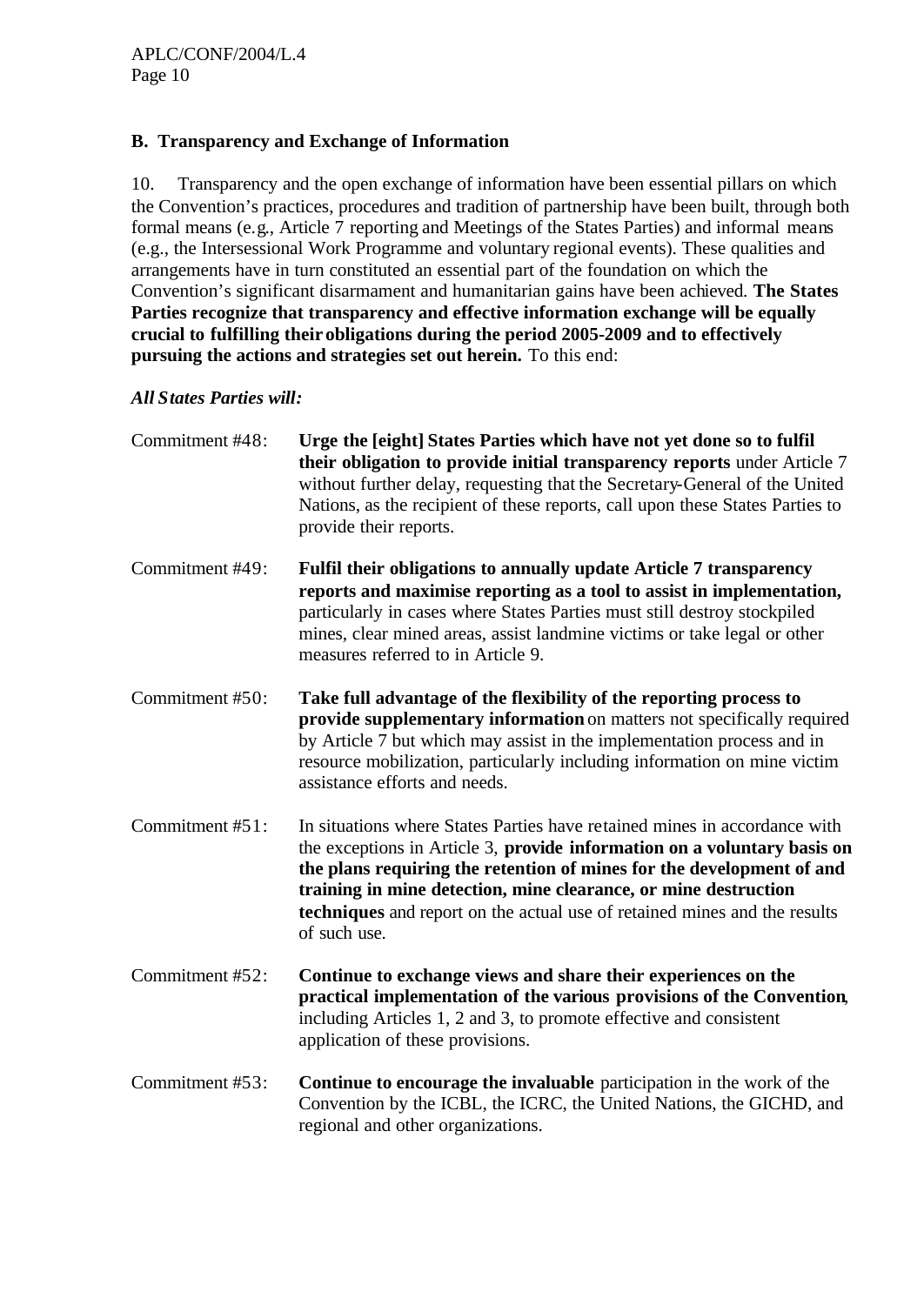Commitment #54: **Encourage States not parties**, particularly those that have professed support for the object and purpose of the Convention, to provide voluntary transparency reports and to participate in the work of the Convention.

Commitment #55: **Encourage individual States Parties, regional or other organizations to arrange on a voluntary basis regional and thematic conferences** and workshops to advance the implementation of the Convention.

### **C. Preventing and Suppressing Prohibited Activities, and Facilitating Compliance**

11. Primary responsibility for ensuring compliance with the Convention rests with each State Party and the Convention accordingly requires each party to take all appropriate legal, administrative and other measures, including the imposition of penal sanctions, to prevent and suppress prohibited activities by persons or on territory under its jurisdiction and control. In addition, the States Parties are aware that the Convention contains a variety of collective means to facilitate and clarify questions related to compliance. During the period 2005-2009, **the States Parties will continue to be guided by the knowledge that individually and collectively they are responsible for ensuring compliance with the Convention.** To this end:

#### *States Parties that have not yet done so will:*

| Commitment #56: | <b>Develop and adopt legislative measures in accordance with Article 9 as</b><br>soon as possible to establish the foundation to fulfil their compliance<br>responsibilities, and report annually on progress as required by Article 7. |
|-----------------|-----------------------------------------------------------------------------------------------------------------------------------------------------------------------------------------------------------------------------------------|
| Commitment #57: | Make needs known to the ICRC or other relevant actors in instances<br>when assistance is required to develop implementing legislation.                                                                                                  |
| Commitment #58: | Integrate Convention prohibitions and requirements into their<br>military doctrine as soon possible.                                                                                                                                    |

### *States Parties that have applied their legislation, through the prosecution and punishment of individuals engaged in activities prohibited by the Convention, will:*

Commitment #59: **Share information on the application of implementing legislation**  through means such as Article 7 reports and the Intersessional Work Programme, thus promoting transparency and sharing lessons from the enforcement of national compliance measures.

### *All States Parties will:*

Commitment #60: In instances whenserious concerns about non-compliance cannot be resolved through measures adopted pursuant to Article 9, **seek clarification in a cooperative spirit** in accordance with Article 8, with the expectation that the United Nations Secretary-General will fulfil his responsibilities as contained in the Article.